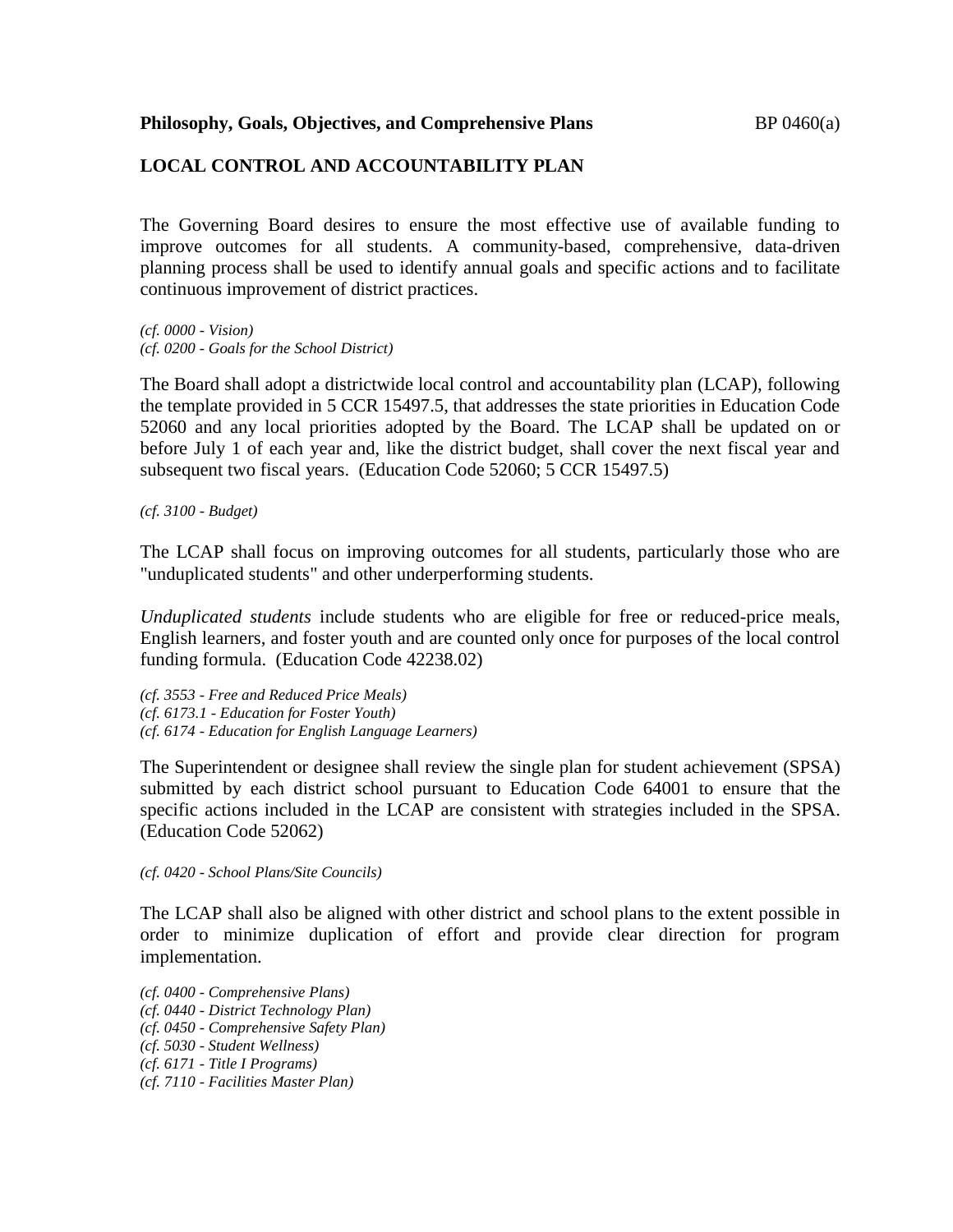Any complaint that the district has not complied with legal requirements pertaining to the LCAP may be filed pursuant to AR 1312.3 - Uniform Complaint Procedures. (Education Code 52075)

*(cf. 1312.3 - Uniform Complaint Procedures)*

#### **Plan Development**

The Superintendent or designee shall gather data and information needed for effective and meaningful plan development and present it to the Board and community. Such data and information shall include, but not be limited to, data regarding the number of students in student subgroups, disaggregated data on student achievement levels, and information about current programs and expenditures.

The Board shall consult with teachers, principals, administrators, other school personnel, employee bargaining units, parents/guardians, and students in developing the LCAP. Consultation with students shall enable unduplicated students and other numerically significant student subgroups to review and comment on LCAP development and may include surveys of students, student forums, student advisory committees, and/or meetings with student government bodies or other groups representing students. (Education Code 52060; 5 CCR 15495)

*(cf. 1220 - Citizen Advisory Committees) (cf. 4140/4240/4340 - Bargaining Units) (cf. 6020 - Parent Involvement)*

#### **Public Review and Input**

The Board shall establish a parent advisory committee to review and comment on the LCAP. The committee shall be composed of a majority of parents/guardians and shall include at least one parent/guardian of an unduplicated student as defined above. (Education Code 52063; 5 CCR 15495)

Whenever district enrollment includes at least 15 percent English learners, with at least 50 students who are English learners, the Board shall establish an English learner parent advisory committee composed of a majority of parents/guardians of English learners. (Education Code 52063; 5 CCR 15495)

The Superintendent or designee shall present the LCAP to the committee(s) before it is submitted to the Board for adoption, and shall respond in writing to comments received from the committee(s). (Education Code 52062)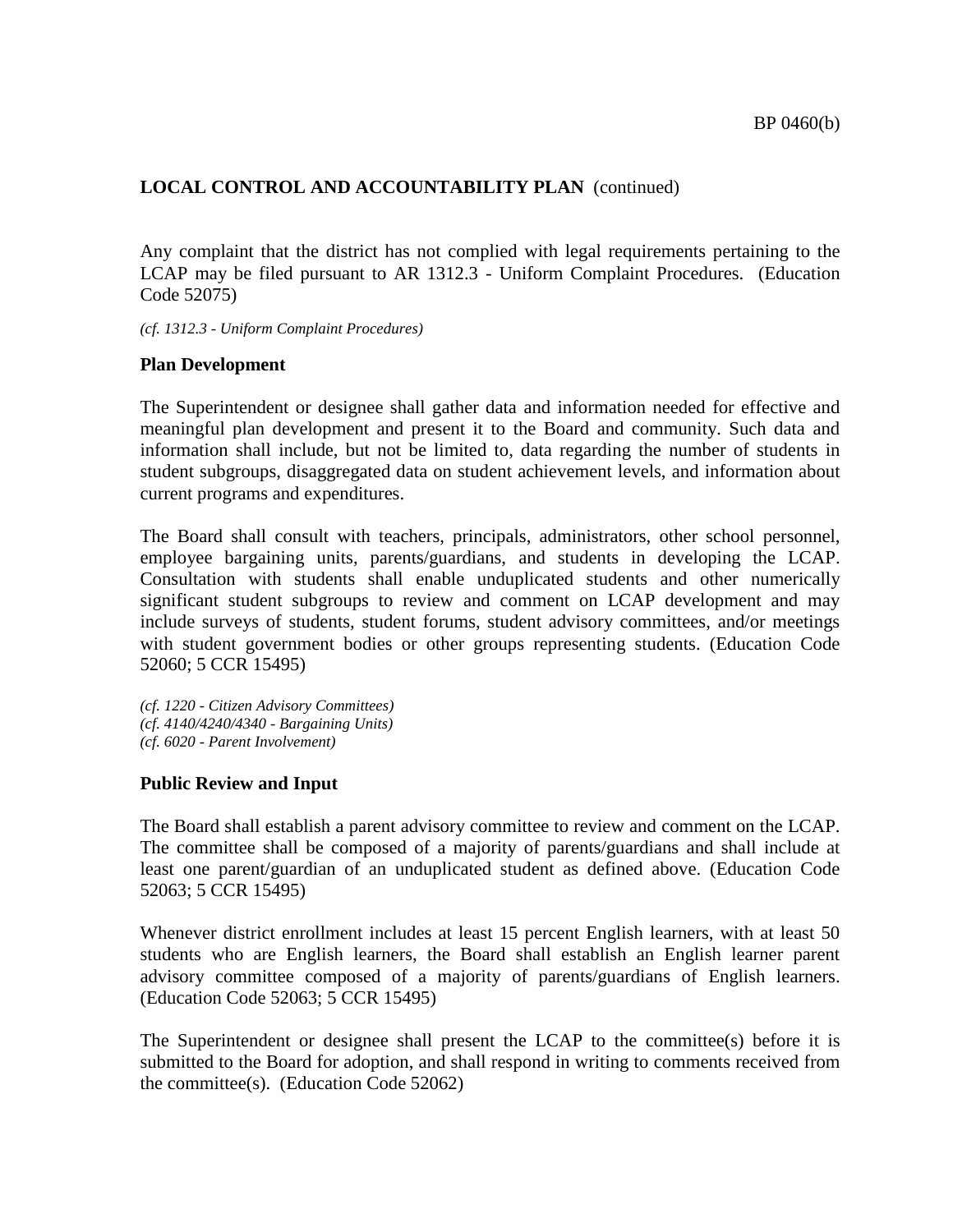The Superintendent or designee shall notify members of the public of the opportunity to submit written comments regarding the specific actions and expenditures proposed to be included in the LCAP. The notification shall be provided using the most efficient method of notification possible, which may not necessarily include producing printed notices or sending notices by mail. All written notifications related to the LCAP shall be provided in the primary language of parents/guardians when required by Education Code 48985. (Education Code 52062)

#### *(cf. 5145.6 - Parental Notifications)*

As part of the parent and community engagement process, the district shall solicit input on effective and appropriate instructional methods, including, but not limited to, establishing language acquisition programs to enable all students, including English learners and native English speakers, to have access to the core academic content standards and to become proficient in English. (Education Code 305-306)

The Board shall hold at least one public hearing to solicit the recommendations and comments of members of the public regarding the specific actions and expenditures proposed to be included in the LCAP. The public hearing shall be held at the same meeting as the budget hearing required pursuant to Education Code 42127 and AR 3100 - Budget. (Education Code 42127, 52062)

*(cf. 9320 - Meetings and Notices)*

#### **Adoption of the Plan**

The Board shall adopt the LCAP prior to adopting the district budget, but at the same public meeting. This meeting shall be held after the public hearing described above, but not on the same day as the hearing.

The Board may adopt revisions to the LCAP at any time during the period in which the plan is in effect, provided the Board follows the process to adopt the LCAP pursuant to Education Code 52062 and the revisions are adopted in a public meeting. (Education Code 52062)

#### **Submission of Plan to County Superintendent of Schools**

Not later than five days after adoption of the LCAP, the Board shall file the LCAP with the County Superintendent of Schools. (Education Code 52070)

If the County Superintendent sends, by August 15, a written request for clarification of the contents of the LCAP, the Board shall respond in writing within 15 days of the request. If the County Superintendent then submits recommendations for amendments to the LCAP within 15 days of receiving the Board's response, the Board shall consider those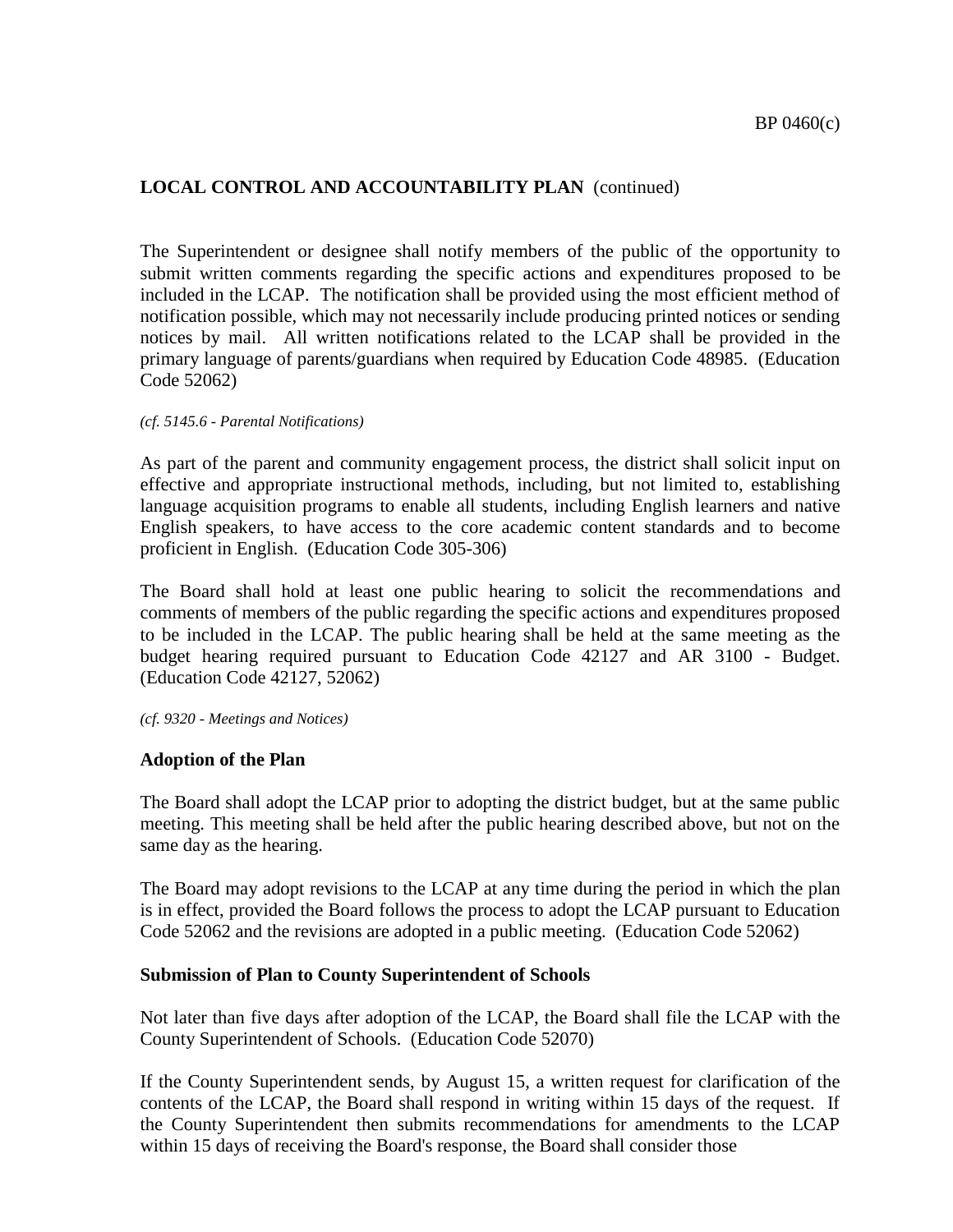recommendations in a public meeting within 15 days of receiving the recommendations. (Education Code 52070)

#### **Monitoring Progress**

The Superintendent or designee shall report to the Board, at least annually in accordance with the timeline and indicators established by him/her and the Board, regarding the district's progress toward attaining each goal identified in the LCAP. Evaluation shall include, but not be limited to, an assessment of district and school performance based on evaluation rubrics adopted by the State Board of Education pursuant to Education Code 52064.5. Evaluation data shall be used to recommend any necessary revisions to the LCAP.

*(cf. 0500 - Accountability)*

## **Technical Assistance/Intervention**

When it is in the best interest of the district, the Board may submit a request to the County Superintendent for technical assistance, including, but not limited to: (Education Code 52071)

- 1. Assistance in the identification of district strengths and weaknesses in regard to state priorities and review of effective, evidence-based programs that apply to the district's goals
- 2. Assistance from an academic expert, team of academic experts, or another district in the county in identifying and implementing effective programs to improve the outcomes for student subgroups
- 3. Advice and assistance from the California Collaborative for Educational Excellence established pursuant to Education Code 52074

In the event that the County Superintendent requires the district to receive technical assistance pursuant to Education Code 52071, the Board shall review all recommendations received from the County Superintendent or other advisor and shall consider revisions to the LCAP as appropriate in accordance with the process specified in Education Code 52062.

If the Superintendent of Public Instruction (SPI) identifies the district as needing intervention pursuant to Education Code 52072, the district shall cooperate with any action taken by the SPI or any academic advisor appointed by the SPI, which may include one or more of the following: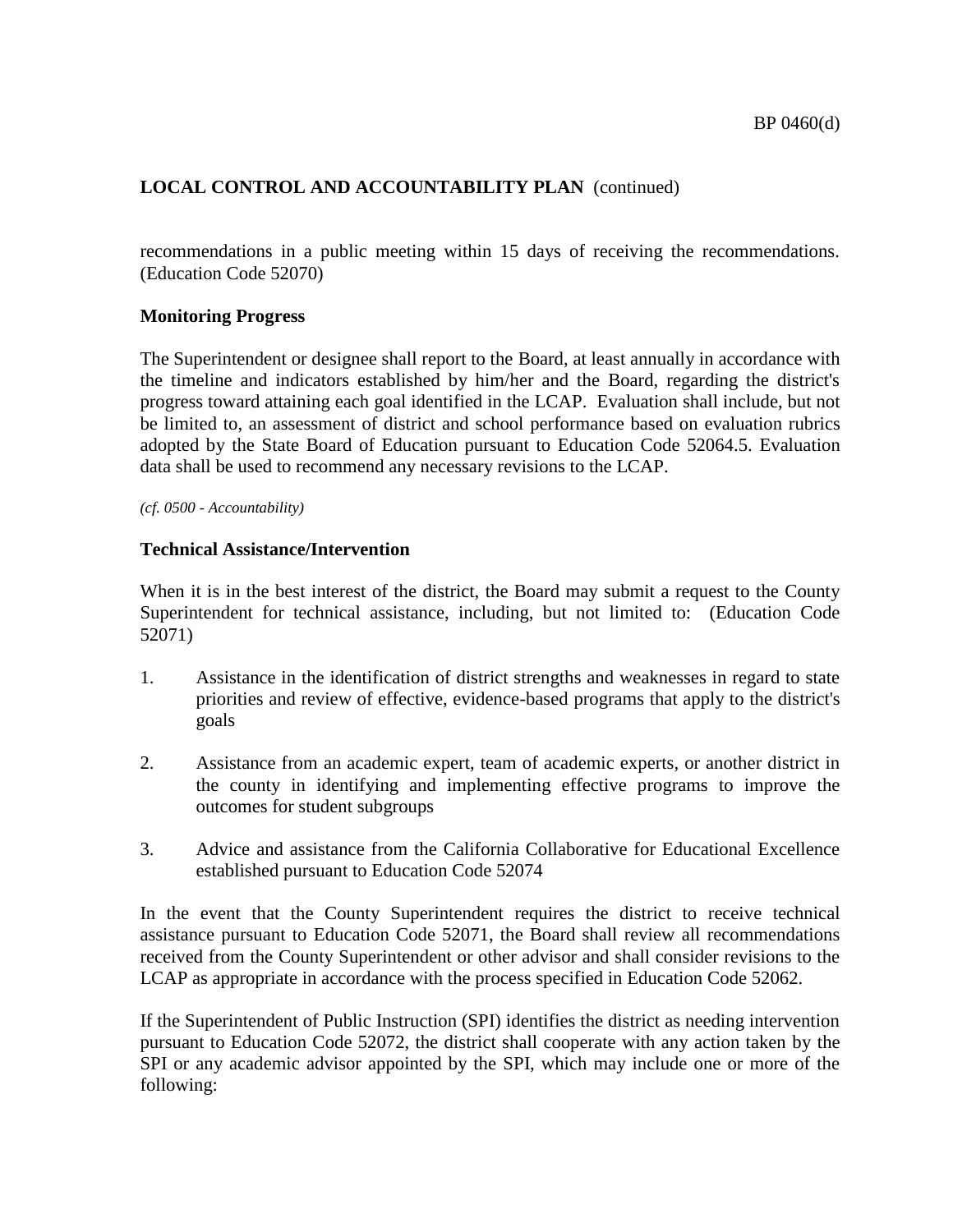- 1. Revision of the district's LCAP
- 2. Revision of the district's budget in accordance with changes in the LCAP
- 3. A determination to stay or rescind any district action that would prevent the district from improving outcomes for all student subgroups, provided that action is not required by a collective bargaining agreement

*Legal Reference: (see next page)*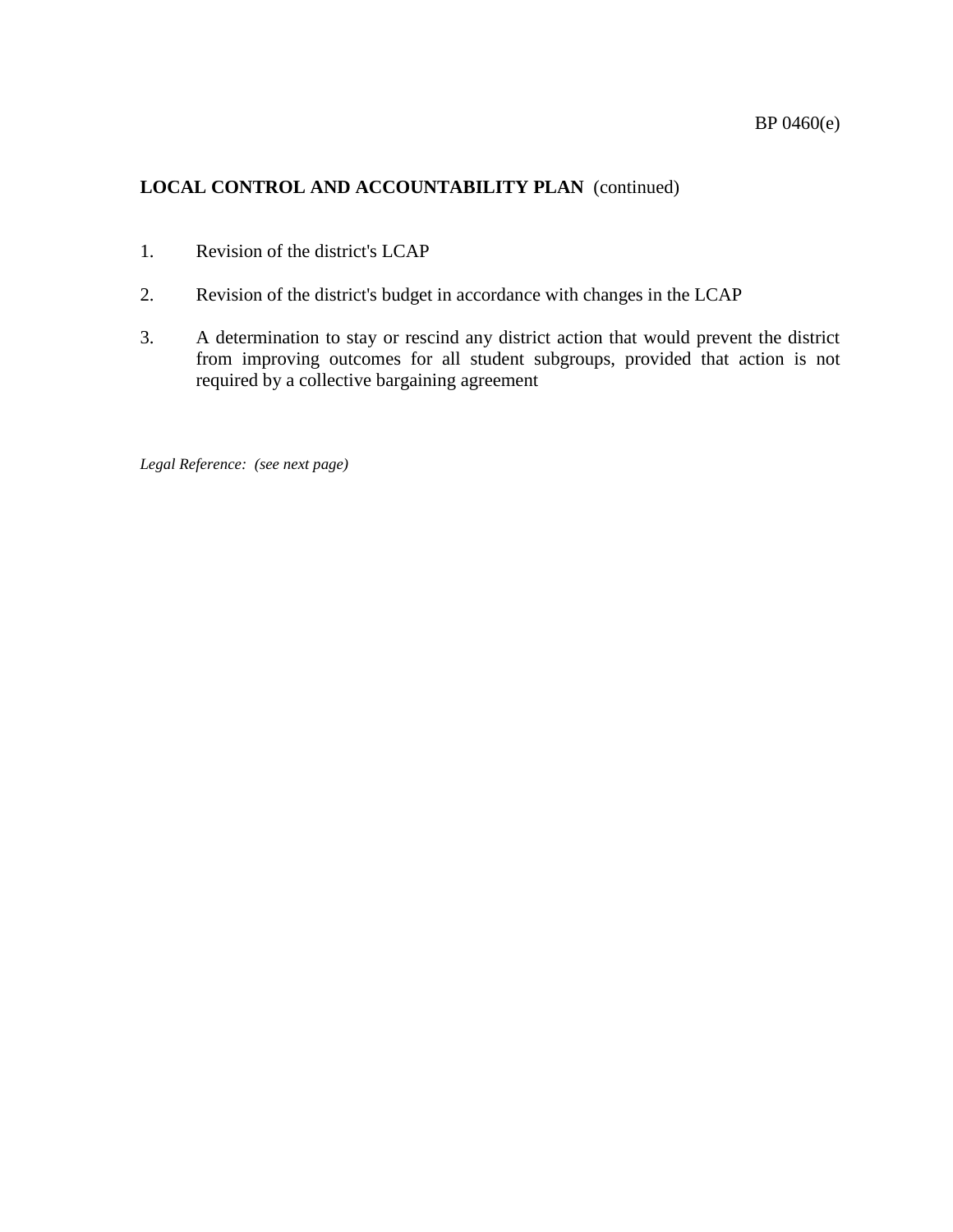*Legal Reference:*

*EDUCATION CODE 305-306 English language education 17002 State School Building Lease-Purchase Law, including definition of good repair 33430-33436 Learning Communities for School Success Program; grants for LCAP implementation 41020 Audits 42127 Public hearing on budget adoption 42238.01-42238.07 Local control funding formula 44258.9 County superintendent review of teacher assignment 48985 Parental notices in languages other than English 51210 Course of study for grades 1-6 51220 Course of study for grades 7-12 52052 Academic Performance Index; numerically significant student subgroups 52060-52077 Local control and accountability plan 52302 Regional occupational centers and programs 52372.5 Linked learning pilot program 54692 Partnership academies 60119 Sufficiency of textbooks and instructional materials; hearing and resolution 60605.8 California Assessment of Academic Achievement; Academic Content Standards Commission 60811.3 Assessment of language development 64001 Single plan for student achievement 99300-99301 Early Assessment Program CODE OF REGULATIONS, TITLE 5 15494-15497.5 Local control and accountability plan and spending requirements UNITED STATES CODE, TITLE 20 6312 Local educational agency plan 6826 Title III funds, local plans*

*Management Resources:*

*CSBA PUBLICATIONS*

*Promising Practices for Developing and Implementing LCAPs, Governance Brief, November 2016 LCFF Rubrics, Issue 1: What Boards Need to Know About the New Rubrics, Governance Brief, rev. October 2016 CALIFORNIA DEPARTMENT OF EDUCATION PUBLICATIONS California School Accounting Manual*

*Every Student Succeeds Act - Update #6, January 18, 2017 LCFF Frequently Asked Questions WEB SITES CSBA: http://www.csba.org California Department of Education: http://www.cde.ca.gov*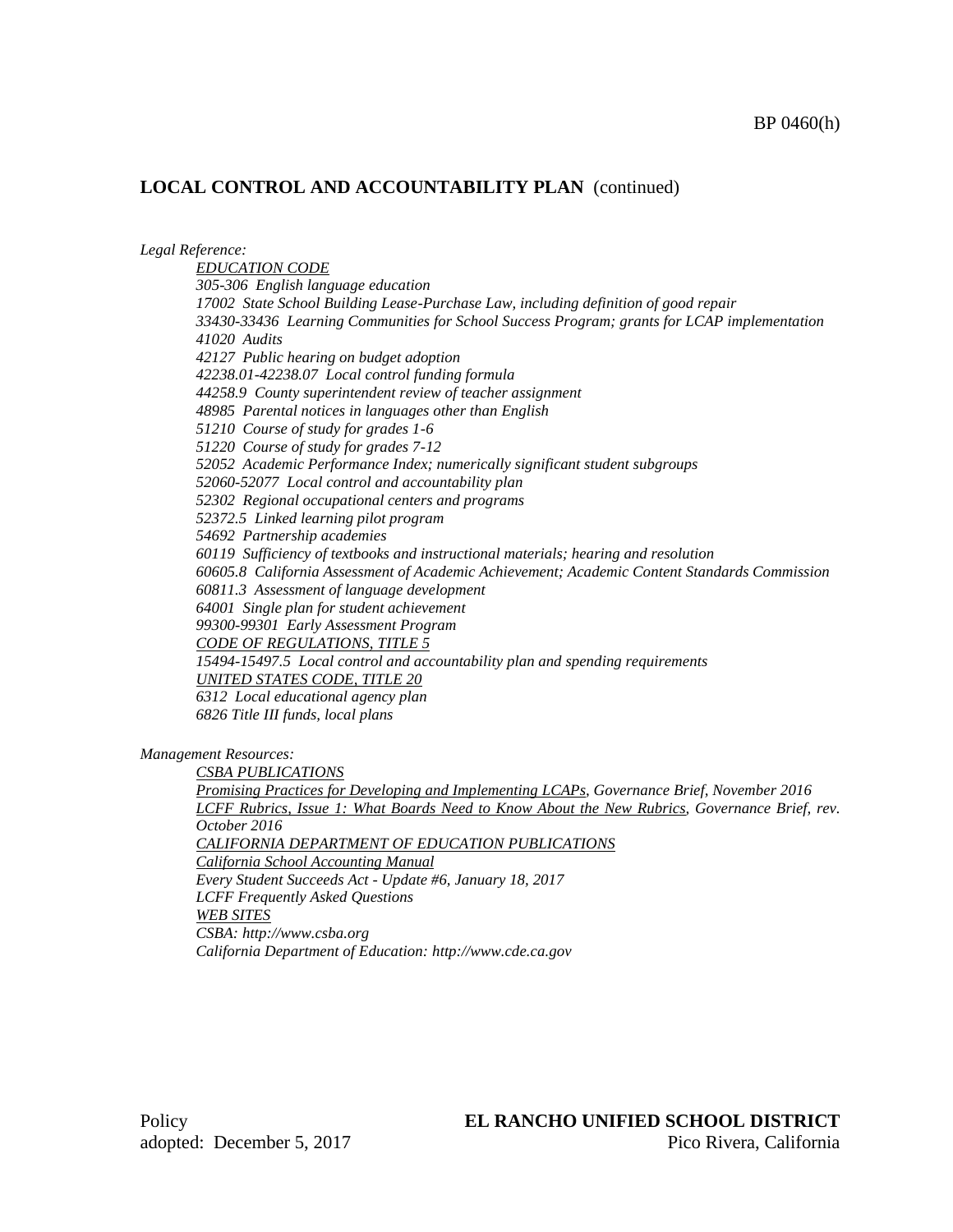# **LOCAL CONTROL AND ACCOUNTABILITY PLAN**

#### **Goals and Actions Addressing State and Local Priorities**

The district's local control and accountability plan (LCAP) shall include, for the district and each district school: (Education Code 52060)

- 1. A description of the annual goals established for all students and for each numerically significant subgroup as defined in Education Code 52052, including ethnic subgroups, socioeconomically disadvantaged students, English learners, students with disabilities, foster youth, and homeless students. The LCAP shall identify goals for each of the following state priorities:
	- a. The degree to which district teachers are appropriately assigned in accordance with Education Code 44258.9 and fully credentialed in the subject areas and for the students they are teaching; every district student has sufficient access to standards-aligned instructional materials as determined pursuant to Education Code 60119; and school facilities are maintained in good repair as specified in Education Code 17002

*(cf. 1312.4 - Williams Uniform Complaint Procedures) (cf. 3517 - Facilities Inspection) (cf. 4112.2 - Certification) (cf. 4113 - Assignment) (cf. 6161.1 - Selection and Evaluation of Instructional Materials)*

> b. Implementation of the academic content and performance standards adopted by the State Board of Education (SBE), including how the programs and services will enable English learners to access the Common Core State Standards and the English language development standards for purposes of gaining academic content knowledge and English language proficiency

*(cf. 6011 - Academic Standards)*

*(cf. 6174 - Education for English Language Learners)*

c. Parent/guardian involvement, including efforts the district makes to seek parent/guardian input in district and school site decision making and how the district will promote parent/guardian participation in programs for unduplicated students, as defined in Education Code 42238.02 and Board policy

*(cf. 3553 - Free and Reduced Price Meals) (cf. 6020 - Parent Involvement) (cf. 6173.1 - Education for Foster Youth)*

- d. Student achievement, as measured by all of the following as applicable:
	- (1) Statewide assessments of student achievement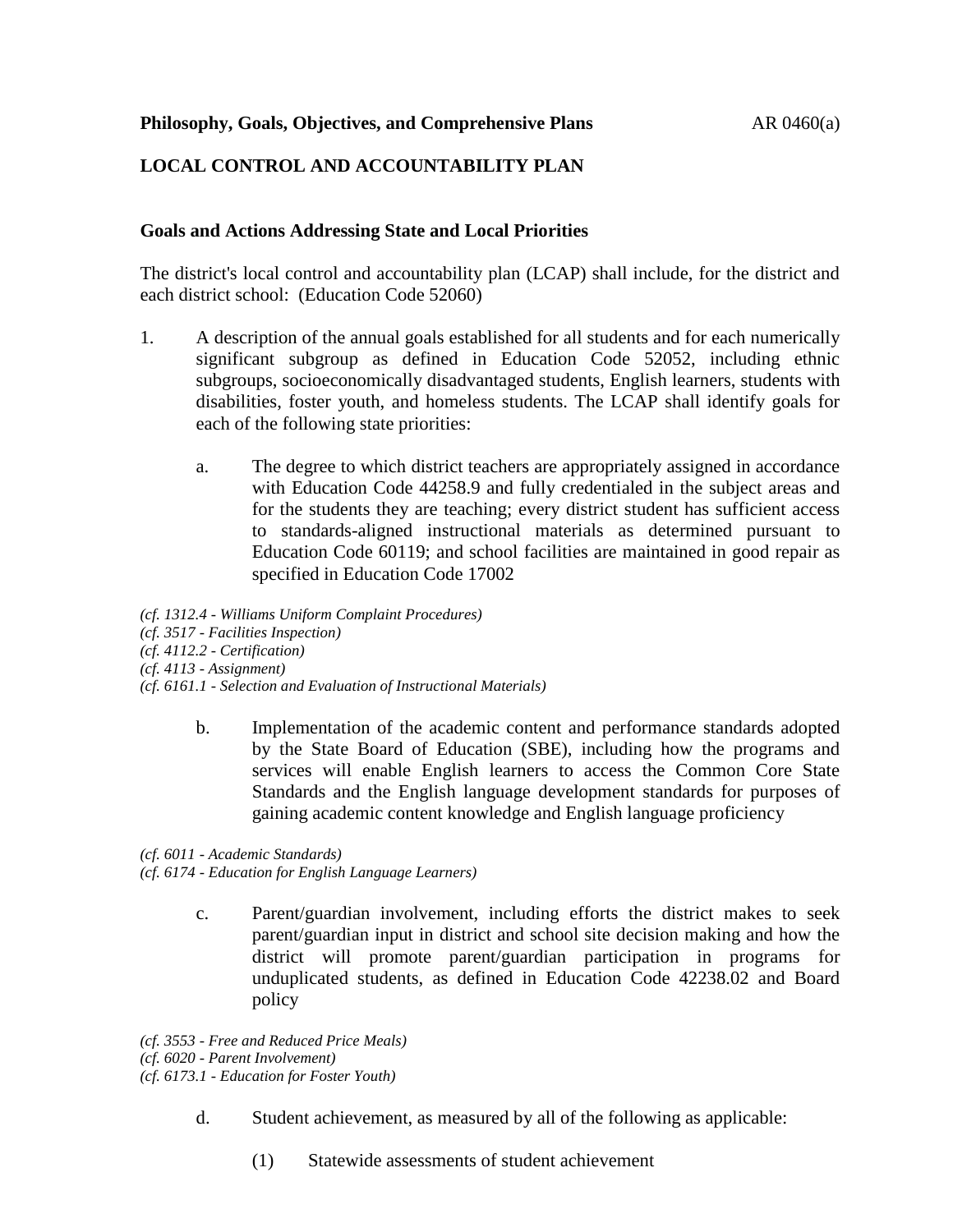- (2) Academic Performance Index
- (3) The percentage of students who have successfully completed courses that satisfy the requirements for entrance to the University of California and the California State University, or career technical education sequences or programs of study that satisfy specified requirements and align with SBE-approved career technical education standards and frameworks, including, but not limited to, those described in Education Code 52302, 52372.5, or 54692
- (4) The percentage of English learners who make progress toward English proficiency as measured by the SBE-certified assessment of English proficiency
- (5) The English learner reclassification rate
- (6) The percentage of students who have passed an Advanced Placement examination with a score of 3 or higher
- (7) The percentage of students who participate in and demonstrate college preparedness in the Early Assessment Program pursuant to Education Code 99300-99301

*(cf. 0500 - Accountability)*

*(cf. 6141.5 - Advanced Placement)*

*(cf. 6162.5 - Student Assessment)*

*(cf. 6162.51 - State Academic Achievement Tests)*

*(cf. 6178 - Career Technical Education)*

- e. Student engagement, as measured by school attendance rates, chronic absenteeism rates, middle school dropout rates, high school dropout rates, and high school graduation rates, as applicable
- *(cf. 6146.1 - High School Graduation Requirements) (cf. 5113.1 - Chronic Absence and Truancy) (cf. 5147 - Dropout Prevention)*
	- f. School climate, as measured by student suspension and expulsion rates and other local measures, including surveys of students, parents/guardians, and teachers on the sense of safety and school connectedness, as applicable

*(cf. 5137 - Positive School Climate)*

*(cf. 5144 - Discipline)*

*(cf. 5144.1 - Suspension and Expulsion/Due Process)*

*(cf. 5144.2 - Suspension and Expulsion/Due Process (Students with Disabilities))*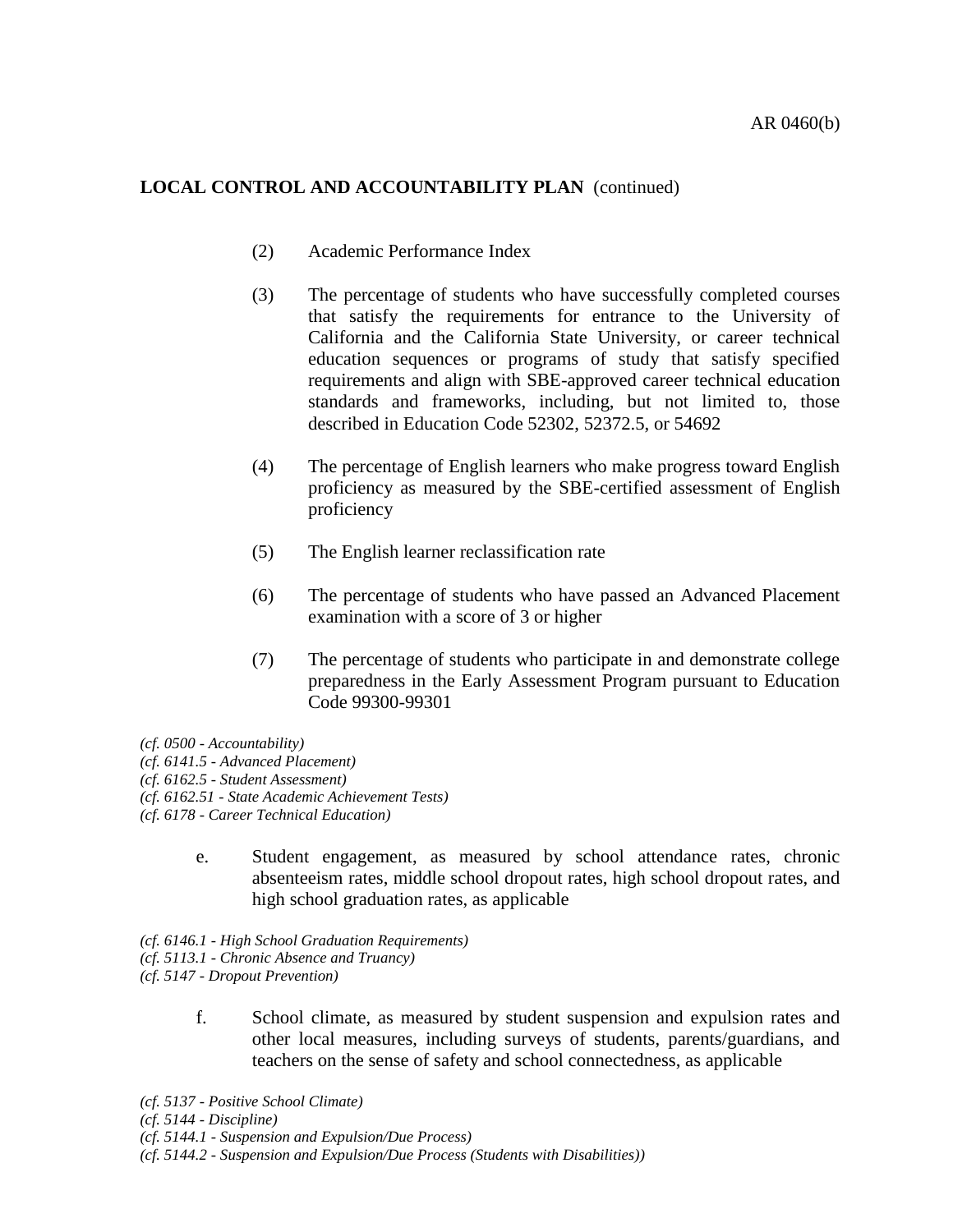g. The extent to which students have access to and are enrolled in a broad course of study that includes all of the subject areas described in Education Code 51210 and 51220, as applicable, including the programs and services developed and provided to unduplicated students and students with disabilities, and the programs and services that are provided to benefit these students as a result of supplemental and concentration funding pursuant to Education Code 42238.02 and 42238.03

*(cf. 6143 - Courses of Study) (cf. 6159 - Individualized Education Program)*

- h. Student outcomes, if available, in the subject areas described in Education Code 51210 and 51220, as applicable
- 2. Any goals identified for any local priorities established by the Board.

*(cf. 0200 - Goals for the School District)*

3. A description of the specific actions the district will take during each year of the LCAP to achieve the identified goals, including the enumeration of any specific actions necessary for that year to correct any deficiencies in regard to the state and local priorities specified in items #1-2 above. Such actions shall not supersede provisions of existing collective bargaining agreements within the district.

For purposes of the descriptions required by items #1-3 above, the Board may consider qualitative information, including, but not limited to, findings that result from any school quality reviews conducted pursuant to Education Code 52052 or any other reviews. (Education Code 52060)

For any local priorities addressed in the LCAP, the Board and Superintendent or designee shall identify and include in the LCAP the method for measuring the district's progress toward achieving those goals. (Education Code 52060)

To the extent practicable, data reported in the LCAP shall be reported in a manner consistent with how information is reported on a school accountability report card. (Education Code 52060)

*(cf. 0510 - School Accountability Report Card)*

#### **Increase or Improvement in Services for Unduplicated Students**

The LCAP shall demonstrate how the district will increase or improve services for unduplicated students at least in proportion to the increase in funds apportioned on the basis of the number and concentration of unduplicated students. (5 CCR 15494-15496)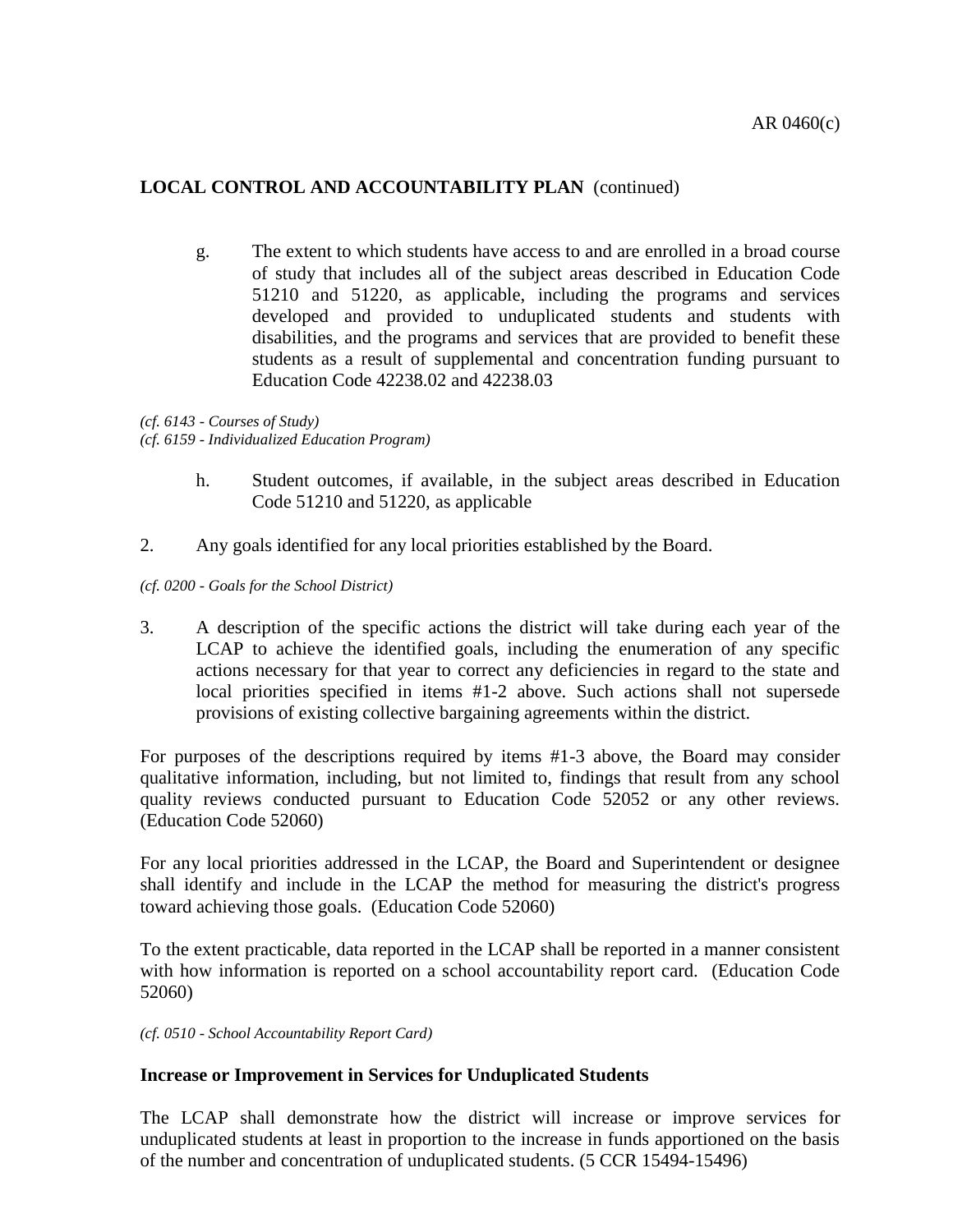When the district expends supplemental and/or concentration funds on a districtwide or schoolwide basis during the year for which the LCAP is adopted, the district's LCAP shall: (5 CCR 15496)

- 1. Identify those services that are being funded and provided on a districtwide or schoolwide basis
- 2. Describe how services are principally directed towards, and are effective in, meeting the district's goals for unduplicated students in the state priority areas and any local priority areas
- 3. If the enrollment of unduplicated students is less than 55 percent of district enrollment or less than 40 percent of school enrollment, describe how these services are the most effective use of the funds to meet the district's goals for its unduplicated students in the state priority areas and any local priority areas. The description shall provide the basis for this determination, including, but not limited to, any alternatives considered and any supporting research, experiences, or educational theory. (5 CCR 15496)

#### **Annual Updates**

On or before July 1 of each year, the LCAP shall be updated using the template in 5 CCR 15497.5 and shall include all of the following: (Education Code 52061)

- 1. A review of any changes in the applicability of the goals described in the existing LCAP pursuant to the section "Goals and Actions Addressing State and Local Priorities" above
- 2. A review of the progress toward the goals included in the existing LCAP, an assessment of the effectiveness of the specific actions described in the existing LCAP toward achieving the goals, and a description of changes to the specific actions the district will make as a result of the review and assessment
- 3. A listing and description of the expenditures for the fiscal year implementing the specific actions included in the LCAP and the changes to the specific actions made as a result of the reviews and assessment required by items #1-2 above
- 4. A listing and description of expenditures for the fiscal year that will serve unduplicated students and students redesignated as fluent English proficient